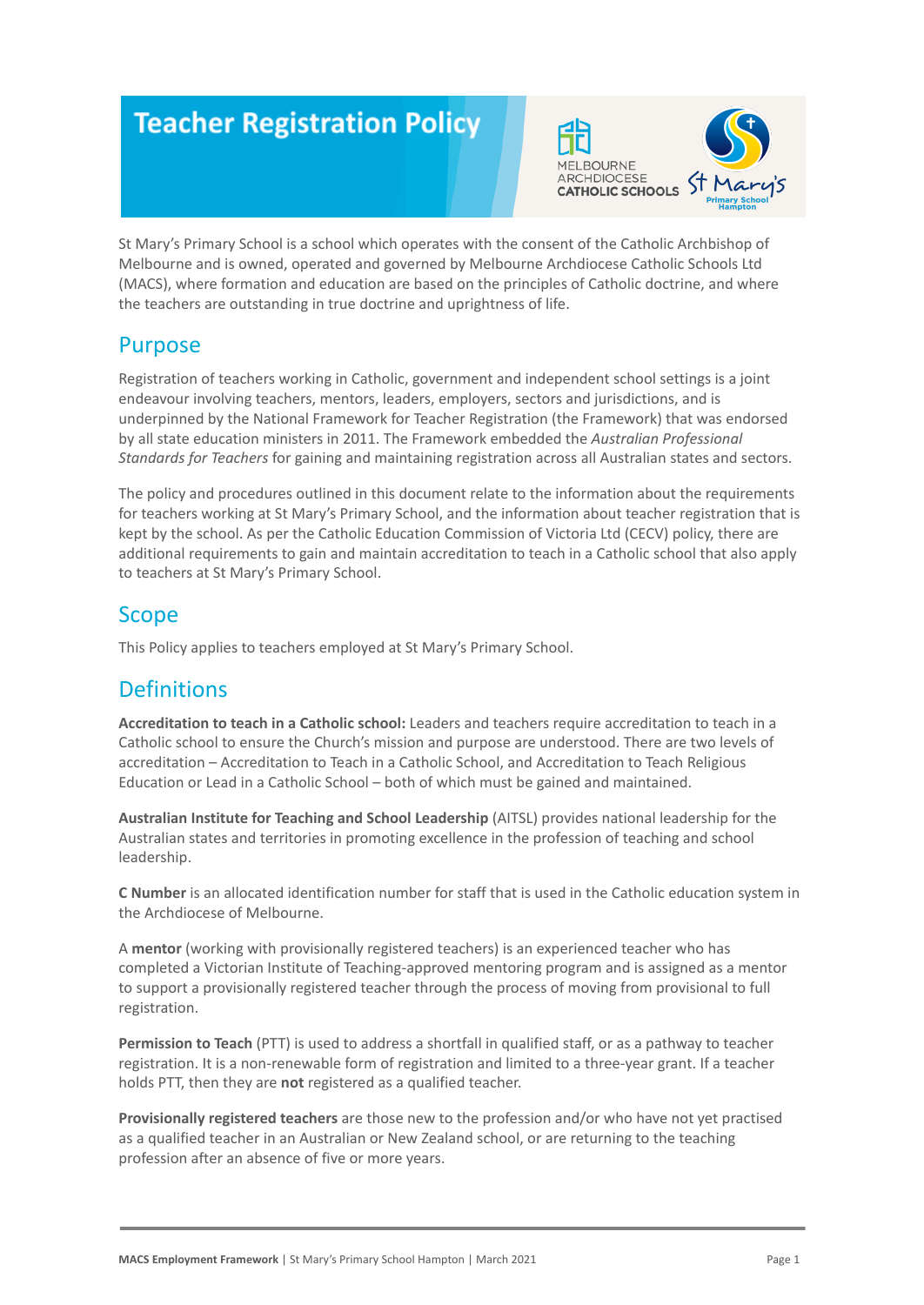A **registered teacher** is a qualified teaching professional suitable to practice as a teacher in a Victorian school or early childhood setting. A registered teacher is one who demonstrates the following requirements:

- a demonstrated proficiency in the *Australian Professional Standards for Teachers*
- the ability to maintain professional practice
- suitability to teach.

**Registration** as a teacher is an important mechanism to assure the safety, competency and quality of the profession. Its design is underpinned by a clear intent to set and uphold high standards of professional practice.

**Registration conditions** are conditions that may have been placed on a teacher's registration which should be recorded in the Victorian Institute of Teaching register.

**Victorian Institute of Teaching** (VIT) is an independent statutory authority which regulates members of the teaching profession. All teachers must be registered with the VIT in order to be employed in a school in Victoria.

**VIT register** is a register of VIT registration numbers, category, limitations (if any), and renewal and expiry dates for each teacher. This register is maintained at St Mary's Primary School by the Principal or authorised delegate in electronic format.

**Working with Children Check** (WWCC) is required for child-related work in Victoria. Teachers registered with the VIT are exempt from the requirement to obtain a WWCC as the VIT registration process includes checks for suitability for child-related work. Teachers must notify Working with Children Check Victoria (WWCCV) of any child-related work they do outside the school (whether paid or voluntary). In the event a teacher's VIT registration is suspended or cancelled, WWCCV may notify the organisations listed that the teacher exemption no longer applies. To notify WWCCV of other child-related work, teachers must complete the 'Teacher notification' form.

### **Policy**

All teachers practicing in Victorian Catholic schools are required to be registered with the VIT, the independent authority which regulates members of the teaching profession.

Recruitment of teachers is in accordance with the MACS staffing and recruitment policies.

### Teacher registration – limitations

#### **Provisionally registered teachers**

Provisional registration is granted until teachers demonstrate they meet the standards at the Proficient Teacher level. Teachers have a period of two years to demonstrate that they:

- possess an application of knowledge in teaching situations where the individual has full professional responsibility for the learning of students
- meet the *Australian Professional Standards for Teachers* at the Proficient Teacher level
- have had at least 80 days teaching experience in an Australian or New Zealand school.

A mentor will be assigned to a provisionally registered teacher seeking full registration. More information about the process to attaining full registration is available on the [VIT website.](https://www.vit.vic.edu.au/registered-teacher/moving-to-full-registration)